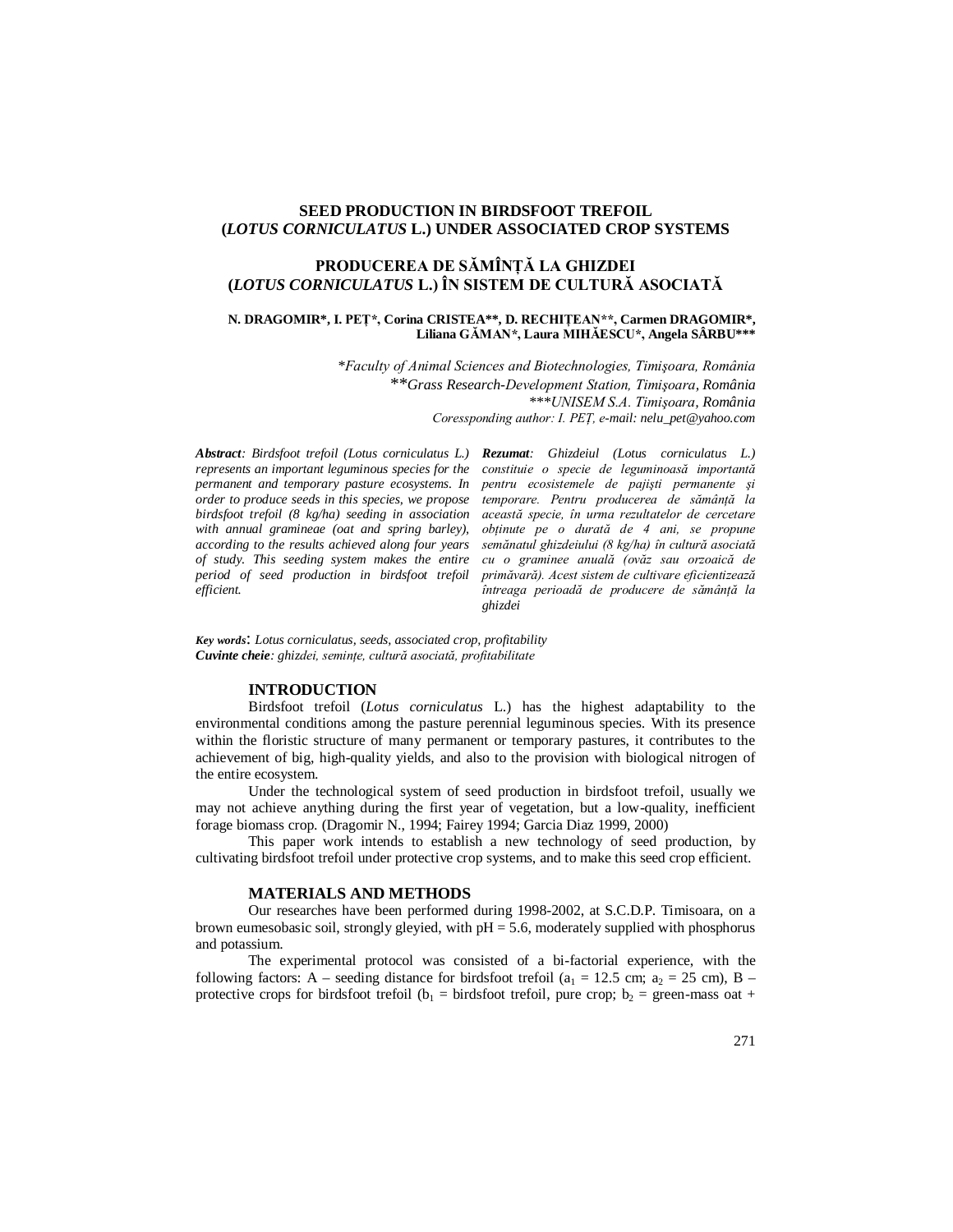birdsfoot trefoil, hidden crop;  $b_3$  = grain oat + birdsfoot trefoil, hidden crop;  $b_4$  = green-mass Persian clover + birdsfoot trefoil, hidden crop).

Regarding the birdsfoot trefoil, we have seeded the variety Nico, with a seeding norm of 8 kg/ha. The species cultivated as protective crops were seeded in the following norms: 80 kg/ha for oat and barley, 5 kg/ha for Persian clover. In the case of birdsfoot trefoil, in pure crop, we have applied, within the first year of vegetation, the herbicide Pivot (0.8 l/ha). In order to diminish the competitive effect exerted by the protective plant, we have not fertilized this experience.

During the first year of vegetation, we have determined the biomass yield achieved in the birdsfoot trefoil and also in the protective species, as well, and the seed yield was determined in the second, third and fourth year of vegetation.

The results achieved were statistically processed with the method of variance analysis and we have also analyzed the economic efficiency, through the determination of the profitability degree.

### **RESULTS AND DISCUSSIONS**

The results achieved in the first year of vegetation prove that, by cultivating the birdsfoot trefoil under protective crop systems, with oat or spring barley, the forage biomass yield is much bigger than in the pure-crop birdsfoot trefoil. So, in pure crop, we have achieved a yield of 1.39 t/ha, and in associated crop  $-2.51-3.44$  t/ha D.M., in the situation when birdsfoot trefoil has been seeded at 12.5 cm distance between rows. By increasing the seeding distance to 25 cm, the D.M. yield will be lower, in all variants (Table 1).

*Table 1*

Dry matter or grain yield achieved in the protective crops for birdsfoot trefoil seed crop (year I of vegetation)

| Variants                                       |                                                    | D.M. yield $*$ | Grain yield |  |
|------------------------------------------------|----------------------------------------------------|----------------|-------------|--|
| Distance between rows<br>for birdsfoot trefoil | Protective crops for birdsfoot trefoil             | t/ha           | kg/ha       |  |
| 12.5 cm                                        | $Birdsfoot trefoil$ – pure crop                    | 1.39           |             |  |
|                                                | Green-mass oat + birdsfoot trefoil hidden crop     | 2.51           |             |  |
|                                                | Grain oat + birdsfoot trefoil, hidden crop         |                | 2432        |  |
|                                                | Green-mass barley + birdsfoot trefoil, hidden crop | 3.44           |             |  |
|                                                | Persian clover + birdsfoot trefoil, hidden crop    | 1.48           |             |  |
| $25 \text{ cm}$                                | $Birdsfoot trefoil$ – pure crop                    | 1.26           |             |  |
|                                                | Green-mass oat + birdsfoot trefoil hidden crop     | 2.31           |             |  |
|                                                | Grain oat + birdsfoot trefoil, hidden crop         |                | 2500        |  |
|                                                | Green-mass barley + birdsfoot trefoil, hidden crop | 3.26           |             |  |
|                                                | Persian clover + birdsfoot trefoil, hidden crop    | 1.40           |             |  |
|                                                |                                                    |                |             |  |

\*) It also includes the D.M. yield achieved in birdsfoot trefoil crop.

During the other years of vegetation, the highest seed yields were achieved within the first two years, compared to 50-60% in the third year. Along the three productive years, the smallest amounts of seeds were achieved in the case of birdsfoot trefoil as pure crop. So, this variant has led to mean seed yields of 226-242 kg/ha, compared to 194-219 kg/ha in the variants including protective plants. With regards to the protective plants, we have noticed oat and barley crops for green mass. By seeding the birdsfoot trefoil at 25-cm distances between rows, seed yield decreased with a mean of 10-12%, compared to the variant seeded at 12.5 cm. The analysis upon these results leads to the conclusion that the best crop variant for the achievement of birdsfoot trefoil seed is to cultivate this species as pure crop, with a norm of 8 kg/ha, at the distance between rows of 12.5 cm (Table 2).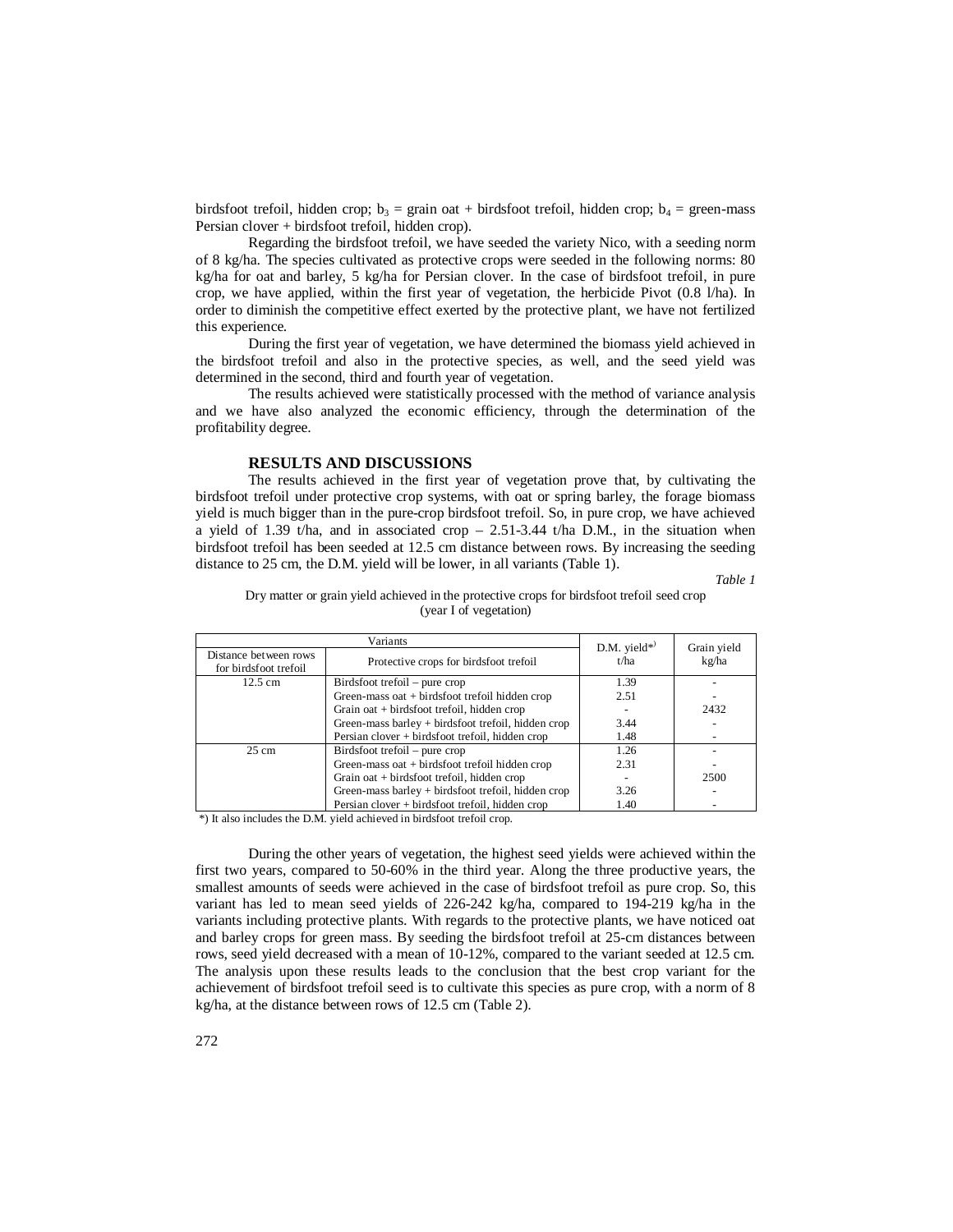|                                                   |                                                 | Seed yield in birdsfoot trefoil (kg/ha) |                     |              |      |
|---------------------------------------------------|-------------------------------------------------|-----------------------------------------|---------------------|--------------|------|
| Distance between<br>rows for birdsfoot<br>trefoil | Protective crops for birdsfoot trefoil          | Year I of<br>production                 | Year<br>$_{\rm II}$ | Yea<br>r III | Mean |
| $12.5 \text{ cm}$                                 | Birdsfoot trefoil – pure crop                   | 258                                     | 295                 | 173          | 242  |
|                                                   | Green-mass oat + birdsfoot trefoil hidden crop  | 230                                     | 281                 | 146          | 219  |
|                                                   | Grain oat + birdsfoot trefoil, hidden crop      | 181                                     | 272                 | 145          | 199  |
|                                                   | Green-mass barley + birdsfoot trefoil, hidden   | 171                                     | 294                 | 153          | 206  |
|                                                   | crop                                            |                                         |                     |              |      |
|                                                   | Persian clover + birdsfoot trefoil, hidden crop | 230                                     | 279                 | 152          | 220  |
| $25 \text{ cm}$                                   | Birdsfoot trefoil – pure crop                   | 234                                     | 297                 | 148          | 226  |
|                                                   | Green-mass oat + birdsfoot trefoil hidden crop  | 200                                     | 286                 | 150          | 212  |
|                                                   | Grain oat + birdsfoot trefoil, hidden crop      | 161                                     | 278                 | 144          | 194  |
|                                                   | Green-mass barley + birdsfoot trefoil, hidden   | 165                                     | 281                 | 149          | 198  |
|                                                   | crop                                            |                                         |                     |              |      |
|                                                   | Persian clover + birdsfoot trefoil, hidden crop | 167                                     | 286                 | 147          | 200  |
|                                                   | $LSD$ 5%                                        | 15                                      | 16                  | 11           |      |
|                                                   | <b>LSD 1%</b>                                   | 21                                      | 21                  | 15           |      |
|                                                   | LSD 0.1%                                        | 28                                      | 29                  | 21           |      |

Influence exerted by seeding distance and protective crop upon seed yield in birdsfoot trefoil

If we want to make birdsfoot trefoil crop efficient for the entire vegetation period, including the first year of vegetation, then the calculation of profitability proves that the seedproduction system becomes efficient if the seeding is performed in association with a protective plant.

*Table 3*

Profitability degree concerning seed production under conditions of protective crop (the mean for the four years of vegetation)

| Variants                                          |                                                    |                    | Total             |                  |
|---------------------------------------------------|----------------------------------------------------|--------------------|-------------------|------------------|
| Distance between<br>rows for birdsfoot<br>trefoil | Protective crops for birdsfoot trefoil             | Expenses<br>lei/ha | incomes<br>lei/ha | Profit<br>lei/ha |
| $12.5 \text{ cm}$                                 | $Birdsfoot trefoil$ – pure crop                    | 1210               | 3977              | 2767             |
|                                                   | Green-mass oat + birdsfoot trefoil hidden crop     | 1090               | 3885              | 2795             |
|                                                   | Grain oat + birdsfoot trefoil, hidden crop         | 1140               | 3958              | 2818             |
|                                                   | Green-mass barley + birdsfoot trefoil, hidden crop | 1100               | 3950              | 2850             |
|                                                   | Persian clover + birdsfoot trefoil, hidden crop    | 1150               | 3670              | 2520             |
| $25 \text{ cm}$                                   | Birdsfoot trefoil – pure crop                      | 1210               | 2495              | 1295             |
|                                                   | Green-mass oat + birdsfoot trefoil hidden crop     | 1090               | 2667              | 1577             |
|                                                   | Grain oat + birdsfoot trefoil, hidden crop         | 1140               | 3910              | 2770             |
|                                                   | Green-mass barley + birdsfoot trefoil, hidden crop | 1100               | 3785              | 2685             |
|                                                   | Persian clover + birdsfoot trefoil, hidden crop    | 1150               | 3350              | 2200             |

The analysis of the results presented in Table 3 leads to the conclusion that the highest profit value, namely 2850 lei/ha, was achieved in the variant with birdsfoot trefoil in association with green-mass spring barley. Similar results were achieved in the other variants, too, seeded in association with green-mass oat (2795 lei/ha) or grain oat (2818 lei/ha). In the variant seeded with pure crop, the profit value is lower, respectively 2767 lei/ha.

The level of seed yields achieved proves that the species cropped in association do not exert a negative competitive effect upon birdsfoot trefoil growth and development.